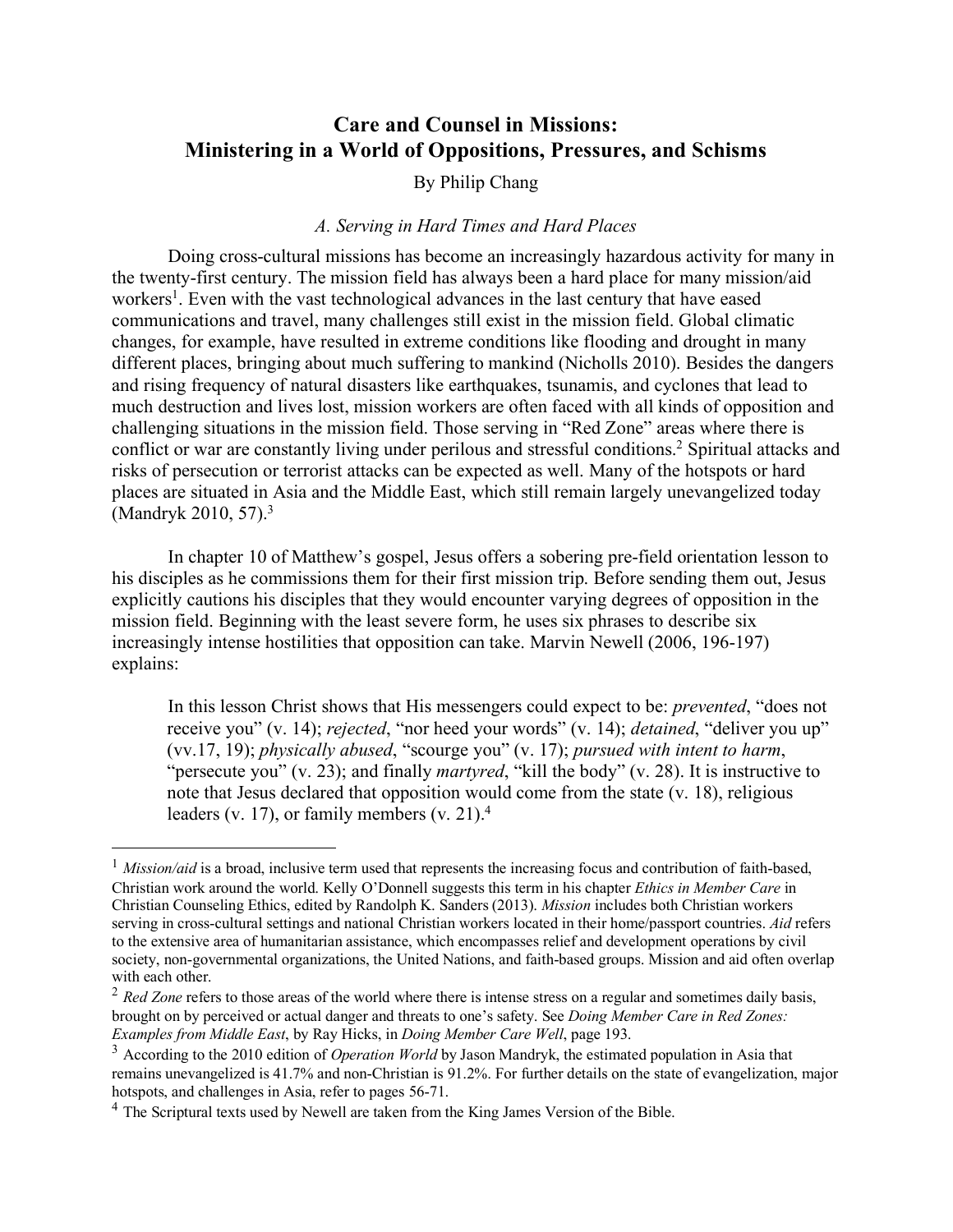Some difficult situations, however, are not solely attributed or confined to natural forces or external factors. Mission/aid workers and their families may, in some instances, experience stressful situations or pressures due to prolonged personal health and family problems, cultural adjustment issues, organizational conflicts, and church splits.

In light of the increasing incidences of opposition, pressure, and schism in the world, many situations arise that require proper care and counsel to serve the emotional and mental health needs of mission/aid workers and their family members as well as the people in the mission field. Ironically, this presents many opportunities to serve in missions.

*The Cape Town Declaration on Care and Counsel as Mission* by The Lausanne Movement in 2010 reminds us of the stark reality:

We live in a world of unprecedented suffering and brokenness. These human conditions include different types and levels of social and psychological suffering which are often minimized, neglected, or because they are beyond what local people can cope with at a given time, left unattended or addressed from out-of-context perspectives.<sup>5</sup>

These conditions are obviously unjust and costly to both individuals and communities around the world. Conscience tells us that this problem cannot be neglected, meaning that a response is certainly called for.

Common sense will tell that the need to provide care and counsel in missions is not only critical; they are indispensible. Both the mission/aid workers and the people whom they serve, all have a need and demand for such services. When there is a need or demand, there must be a source of supply. Clearly, where difficult situations exist, the door is also wide open for many ministry opportunities in these hard places. This calls for action, but who should be responding to this call? Where will the supply of caregivers and counselors come from?

The supply of human resources to respond to such needs can definitely be found in the global church, where there are many Christian counselors, psychologists, therapists, community workers, caregivers, pastors, and even lay people who possess the relevant skills, experience, and training. However, such resources need to be mobilized. Perhaps the conversation recorded in Isaiah 6:8 of the Bible can serve as a serious reminder and motivation for the global church or individual Christian to respond accordingly.6

# *B. Development of Member Care*

The past few decades have witnessed an unprecedented growth of cross-cultural mission workers in the world, particularly the significant growth among Asian missions. The latest edition of *Operation World* in 2010 provides a good indication that Asian missionaries make up

 $<sup>5</sup>$  The electronic version of this document is available on the official website of The Lausanne Movement at:</sup> http://www.lausanne.org/en/documents/cape-town-2010/1792-care-and-counsel-as-mission.html

<sup>6</sup> *Then I heard the voice of the Lord saying, "Whom shall I call? And who will go for us?" And I said, "Here am I, send me!"* (Isaiah 6:8, NIV).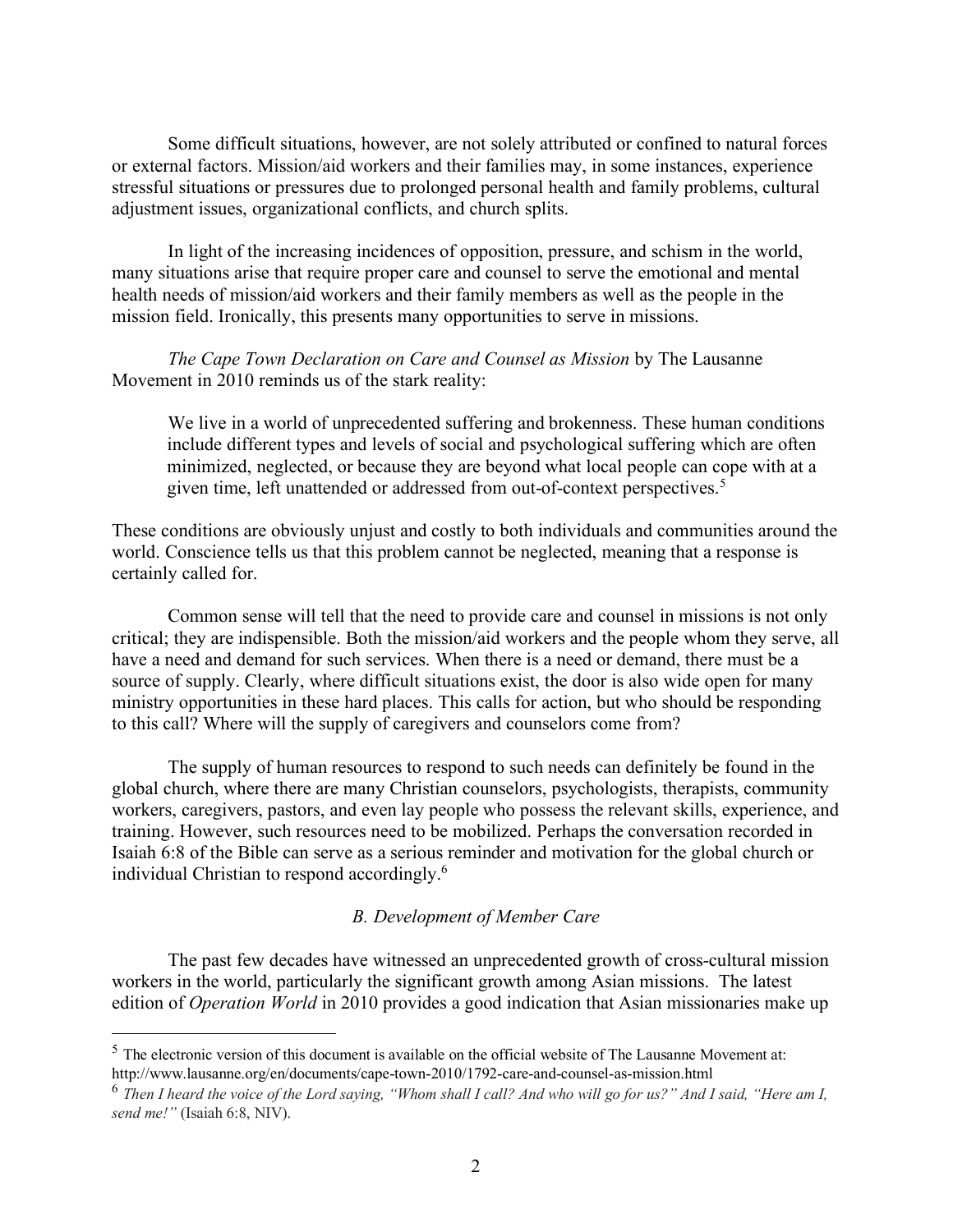a large proportion of the global missionary workforce today.<sup>7</sup> Corresponding to the significant growth in the number of Asian mission workers, there is an urgent need for more member care services to ensure that these workers remain healthy in the broadest sense and thrive in their respective ministries. With better member care, *preventable attrition* among Asian mission workers will hopefully be reduced.<sup>8</sup>

What exactly is member care? In one sense, member care is nothing new. It really has its origins in the biblical admonitions to love and care for one another.<sup>9</sup> Christians and mission workers have been trying to put this into practice since the beginning of the early church. "Yet what is new are the more organized attempts all over the world to develop comprehensive, sustainable member care approaches to support cross-cultural Christian workers," says Kelly O'Donnell (2013, 444).

Due to its neutrality, the term "member care" is commonly used in place of "missionary care" because of sensitivities and security concerns in some countries or contexts toward Christian mission workers. It also implies a sense of belonging to a community, and connotes the mutual responsibilities that the mission workers (members) in a group have for each other.<sup>10</sup> Thus, the term has become more acceptable and widely used by the missions community over the past two decades.

Different people have defined member care in many ways but the most widely accepted definition is that adopted by the Global Member Care Network. In its briefest form, it says, "Member Care is the ongoing preparation, equipping, and empowering of missionaries for effective and sustainable life, ministry and work."11

Member care began to develop back in the 1970s and became more formally defined in the early 1990s. The year 1996 saw the launch of a ground-breaking research study on missionary attrition among fourteen mission sending countries, known as ReMAP or *Reducing Missionary Attrition Project*. The publication of its findings in *Too Valuable To Lose* in 1997 played an influential role in stimulating the learning and practice of member care since then.12 These developments also brought about a growing awareness of *MKs* and *TCKs* in line with a

 $<sup>7</sup>$  The available estimates of long-term mission workers (serving more than two years) from selected Asian countries</sup> are as follows: China, 10,000; India, 82,950; South Korea, 19,950; Philippines, 4,500; Indonesia, 3,000; Singapore, 693; Bangladesh, 500; Thailand, 468; Malaysia, 380; Japan, 300; Taiwan, 280, and Mongolia, 20. These statistics are set out on pages 950-951 of *Operation World*. Due to security reasons and non-disclosure by several mission agencies during data collection, the figures should not be taken as exact numbers but rather, be used as a guide.

<sup>&</sup>lt;sup>8</sup> *Preventable attrition* is the attrition that could have been avoided by better initial screening or selection in the first place, or by more appropriate equipping or training, or by more effective shepherding during missionary service. On the contrary, *unpreventable attrition* is understood as acceptable or understandable attrition, such as retirement, completion of a contract, medical leave, or a "legitimate call" to another ministry. Further discussion on attrition is found in *Too Valuable To Lose*, edited by William D. Taylor, 1997.

<sup>9</sup> Biblical verses like John 13:34, Galatians 6:2, Ephesians 4:32, Colossians 3:16, and Hebrews 3:13 are some examples.

<sup>10</sup> O'Donnell discusses the historical development of member care in greater detail in Chapter 1 of *Global Member Care*, 2011. See also pages 442–445 of *Christian Counseling Ethics*, edited by Randolph K. Sanders.

<sup>&</sup>lt;sup>11</sup> See the website of Global Member Care Network: http://globalmembercare.com/index.php?id=34

<sup>12</sup> The ReMAP project was commissioned by the WEA Missions Commission*.*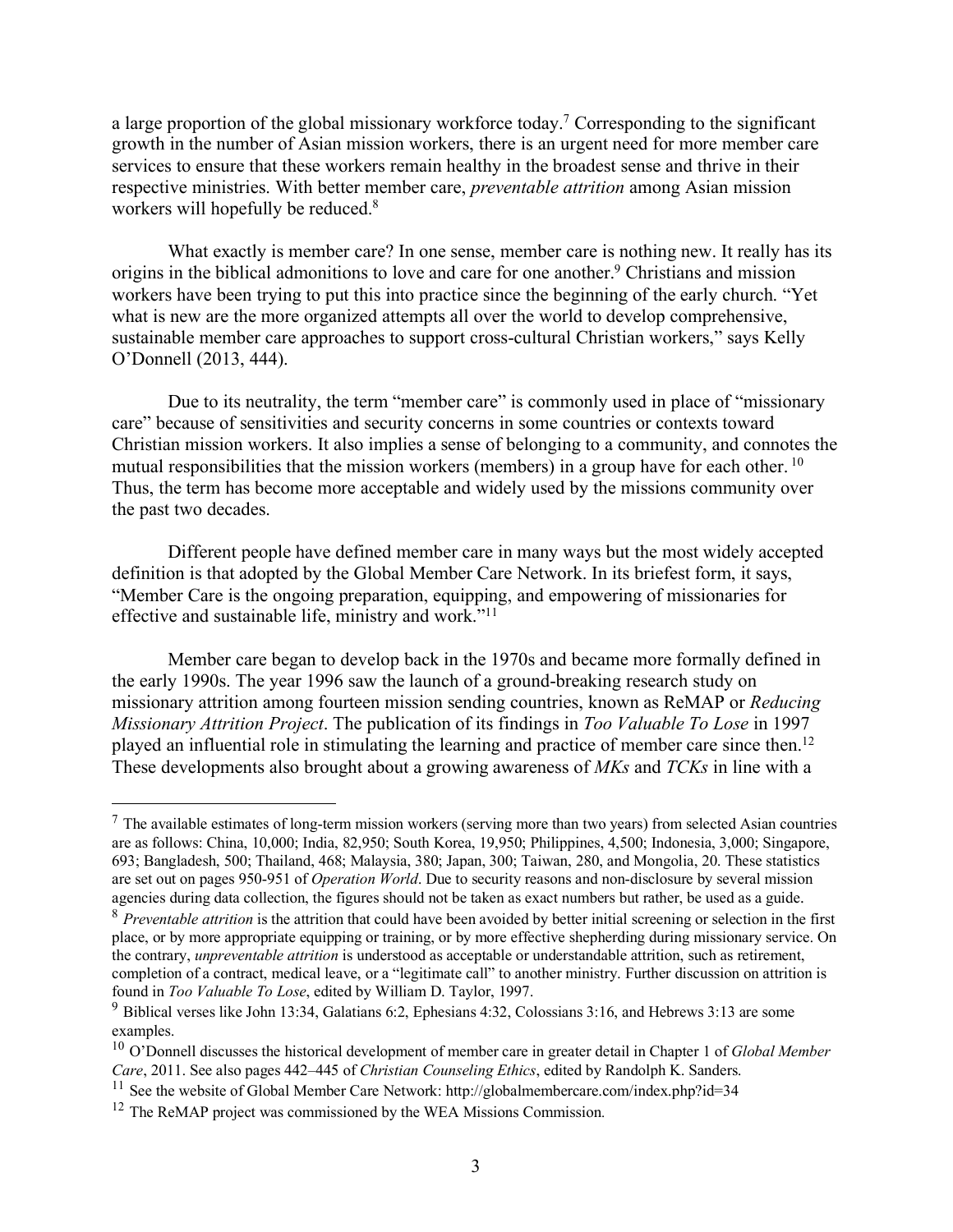better understanding of member care.<sup>13</sup> Regional inter-agency member care affiliations and national member care networks began to emerge in different parts of the world, a movement that was catalysed by the WEA Missions Commission and promoters of member care ministry. Mission agencies and churches likewise began to participate more actively in regional and global consultations on member care.

Following the successful conclusion of ReMAP, which focused primarily on missionary attrition, a second project ReMAP II was launched in 2002. This time, the research study involving twenty-two countries was an "even more challenging examination on missionary retention" (Taylor 2004, 2). Thus, ReMAP II was known as the *Retention of Missionaries and Agency Practices* project. The findings of ReMAP II were first published in 2004 and provided much insight into what ways sending structures––agencies and church––had addressed the critical issues to improve missionary retention. Useful case studies that offer insights on missionary retention and best practices from various countries were subsequently compiled and published in *Worth Keeping* in 2007.

It is imperative that member care is not confused with pastoral care. It is a common mistake of many pastors, sending churches, and organizations to equate pastoral care with member care. Pastoral care is just one component or element of member care. Member care encompasses many other components that include, but not limited to, pre-field screening and selection, psychological assessment, medical check-up, counseling, orientation, training, fundraising, intercession, debriefing, crises intervention and trauma care, MK care and education, vacation and sabbatical, re-entry, debriefing, visits by church/agency leaders and support groups, communications, spiritual formation, mentoring, personal development education, leadership development, and retirement. Member care is extended not only to the individual mission worker but also to the spouse and dependant children.<sup>14</sup>

Kelly O'Donnell and Dave Pollock, with some initial help by Marjory Foyle, developed a model for member care that consists of five areas or spheres of care: master care, self care, mutual care, sender care, specialist care, and network care (O'Donnell 2002, 13–23). Each sphere is important to the mission worker, and includes one or more components of member care. Individuals, agencies, service organizations, and regional networks can use this model as a basic guide to enhance their provision of member care. This model also comes along with best practices, which are recognized principles and performance standards that are documented, reviewed, and adopted by many organizations and networks across the globe. A good way to describe this model would be a "wholistic model of member care."

Dr. Brent Lindquist, President of Link Care, prefers the concept of "member health" rather than member care, with emphasis on "prevention rather than remediation" (2008, 13–23). In his opinion, current member care models tend to focus on tertiary and secondary care, which

 <sup>13</sup> *MK* is an acronym for *Missionary Kids*. Although not entirely the same, it is often used interchangeably with *TCKs* or *Third Culture Kids*. The latter is generally preferred due to security concerns.

<sup>&</sup>lt;sup>14</sup> In some Asian contexts where filial piety is of great importance, member care may be extended even to the elderly parents who are still dependent on some regular financial contribution from the mission worker. In such situations, the fundraising budget of the mission worker prior to deployment will usually include this extra amount.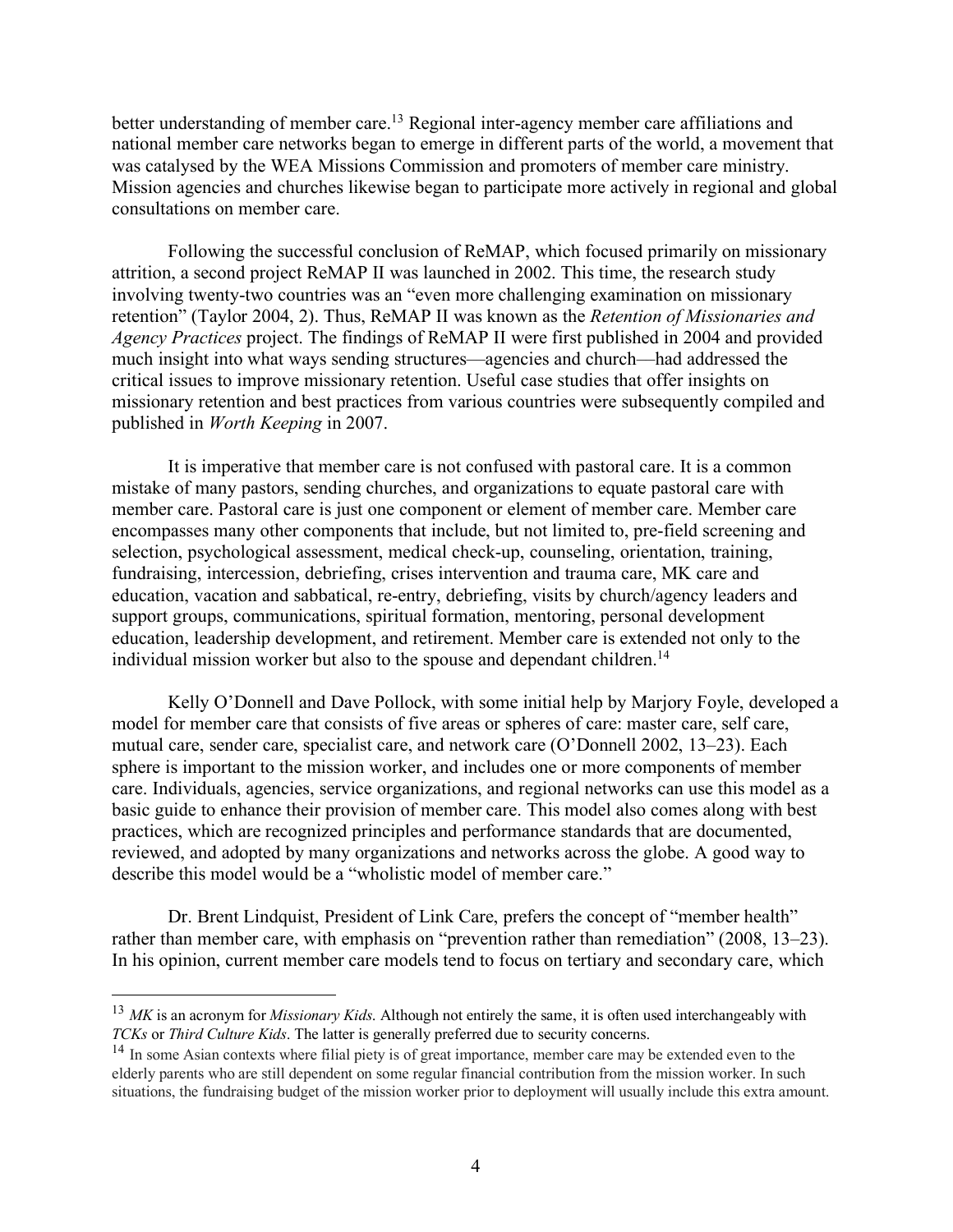assume that there are many specialist carers and counselors available to serve the needs of existing mission workers when in reality, they (the carers and counselors) are very few. Rather, a primary prevention strategy starts at the level of the local church and focuses on teaching skills of recognition and skills of health enhancement as opposed to skills of illness avoidance.15

#### *C. Development of Care and Counsel As Mission*

Parallel with the development of member care, a global network of Christian counselors, mental health professionals, and paraprofessionals from around the world has been taking shape under the auspices of The Lausanne Movement. This network, the Lausanne Care and Counsel as Mission Interest Group, essentially views the ministry of care and counsel as a means of engaging in missions to the whole world. Its chairman Dr. Brad Smith elaborates:

We use the phrase "care and counsel" to capture the breadth of multidisciplinary work done by Christian counselors and caregivers which goes beyond traditional counseling to include church and community-based ministries, emergency response to traumatic events, and educational outreach programs focused on marriage and family life. It includes people-helpers involved in counseling, pastoral care, spiritual direction, psychotherapy, coaching, mentoring, social work, crisis intervention, trauma treatment and more.<sup>16</sup>

This network envisions a paradigm of care and counsel as three concentric circles: (1) member care, (2) Christian counselling in support of the global church, and (3) care and counsel for the whole world.17 While there are existing networks and publications focused on the work of the two smaller circles––member care and pastoral care––it appears that proportionally there has been little research, training, theological reflection, or global conversation that focused on the overwhelming needs of the "big circle" and how Christian caregivers can respond.

Some practitioners are already involved in two or all three circles. But so far it appears that the circles have been developing independently with very little or no formal interaction with each other. It remains to be seen how the three circles or networks can organize themselves to collaborate and work together more closely and synergistically in the near future.

#### *D. Some Critical Areas for Care and Counsel in Missions*

Let us now look at some critical areas where the opportunities for care and counsel ministry are readily available. Since the focus of this paper is missions, the discussion will narrow down to the pertinent issues relating to mission/aid workers.

 <sup>15</sup> For further discussion on this subject, refer to *Bringing Member Care Home: Member Health? Thoughts About Contextualizing Care* by Brent Lindquist, 2008.

<sup>16</sup> Smith, Bradford M. 2010. *What is Care and Counsel as Mission?*

http://conversation.lausanne.org/fr/resources/detail/11024#.UyLsiee1aOQ

<sup>17</sup> For more information, see: Smith, Bradford M. 2009. *Care and Counsel as Mission: Christian Counseling's New Global Look.* http://www.lausanneworldpulse.com/perspectives.php/1119?pg=2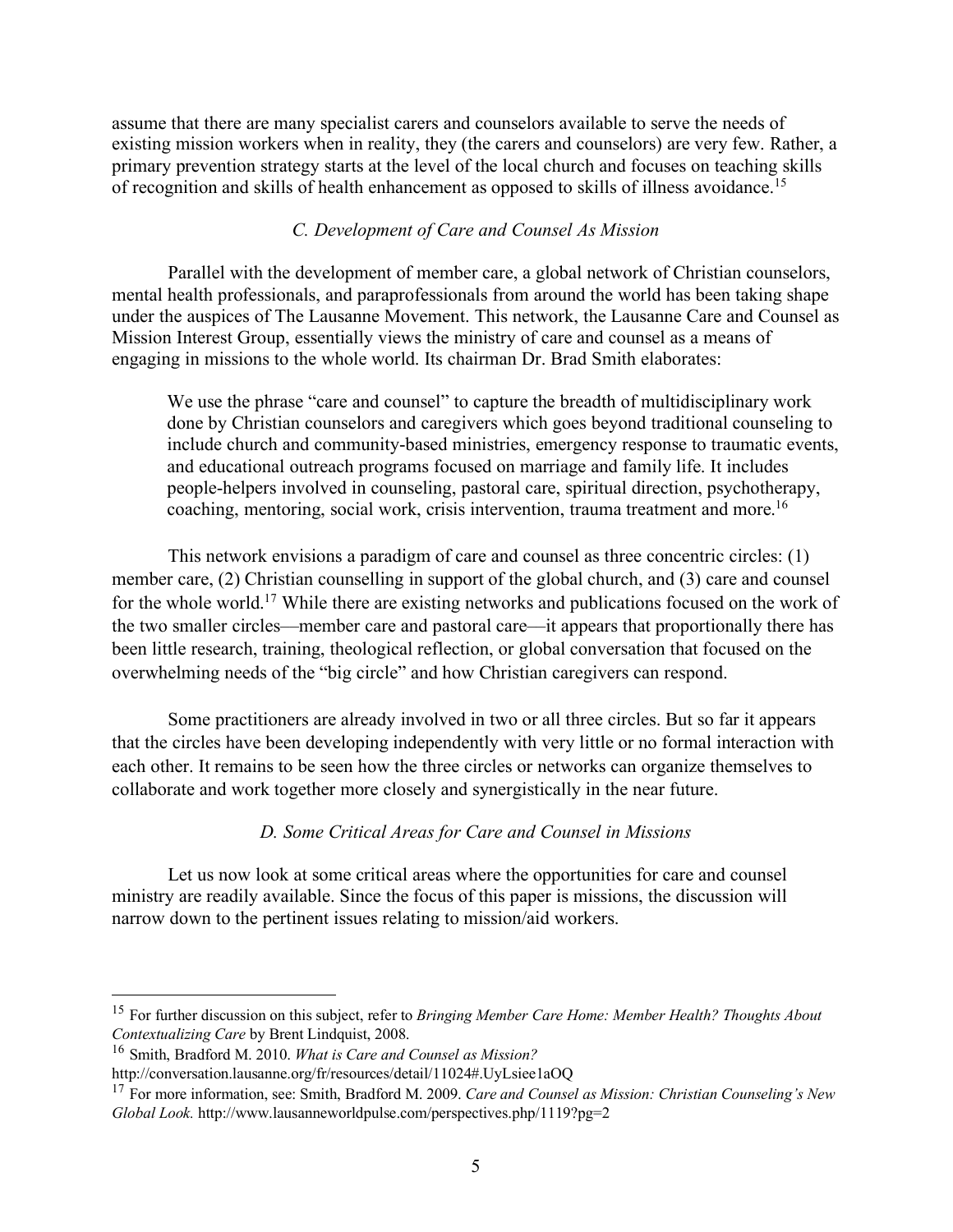#### *1. Pre-field Assessment, Orientation, and Counseling*

Before deployment to the field, the typical mission worker normally undergoes a series of interviews, medical check-up, psychological assessment, orientation, and where necessary, counseling. This screening process enables the mission organization or church to assess the calling and suitability of the candidate for cross-cultural ministry.

While the medical check-up concerns his physical health, the psychological assessment helps the organization and the candidate to be aware of his personality traits and how he copes with stress. Not everyone, for example, has the resilience to stay effective and cope with working in Red Zone areas. It also helps to identify any personal issues that may need to be resolved before deployment. The entire pre-field process may take few months or even up to a year or longer to ensure that the candidate is adequately prepared.

Sending organizations ought to really "know their people"––they should clearly understand and know how to recognize mental health needs of their workers, so that referrals can be made to the appropriate professionals when the need arises. Once they have established good communications and rapport with the workers, any significant or unusual changes in their behaviors can easily be recognized. The workers should be made aware that it is safe to reveal emotional difficulties to their mission administrators, and that their response will be confidential and compassionate and not punitive or judgmental.

Mission organizations often have, in addition to medical advisers, a range of member care resources and mental health professionals within their networks. They include Christian psychiatrists, psychologists, and counselors who combine their training in mental health with their knowledge of Scripture to provide the best services they can offer. There are also marriage and family therapists, social workers, clinical counselors, and pastoral counselors who assess mental health issues and provide therapies and interventions to those who need help.

#### *2. Suffering and Hardship*

"To be human is to suffer. To be engaged in humanitarian work is to suffer even more!" (Dodds and Gardner 2011, 167). Suffering is quite a common experience in the lives of many in the mission field. Suffering can come from many causes, and in many forms. It could be due to persecution, sickness, or the loss of loved ones. A more common cause is culture shock. Many suffer due to their inability to adjust well to transitions––to a new place, strange foods, and a different environment. Some may suffer from loneliness or homesickness. For others, it might be the lack of personal privacy. Unfortunately, many mission workers are not well prepared for suffering––physically, mentally, emotionally, or even spiritually. Some have not even fully understood or grasped a sound theology of suffering before entering the mission field.

To prepare mission workers for intense hardship, they must be made to understand and accept the realities of suffering and persecution. They must learn to persevere and be joyful in whatever the circumstances. "Affliction must be recognized as something we all need to deal with," says Edith Schaeffer (1978, 28).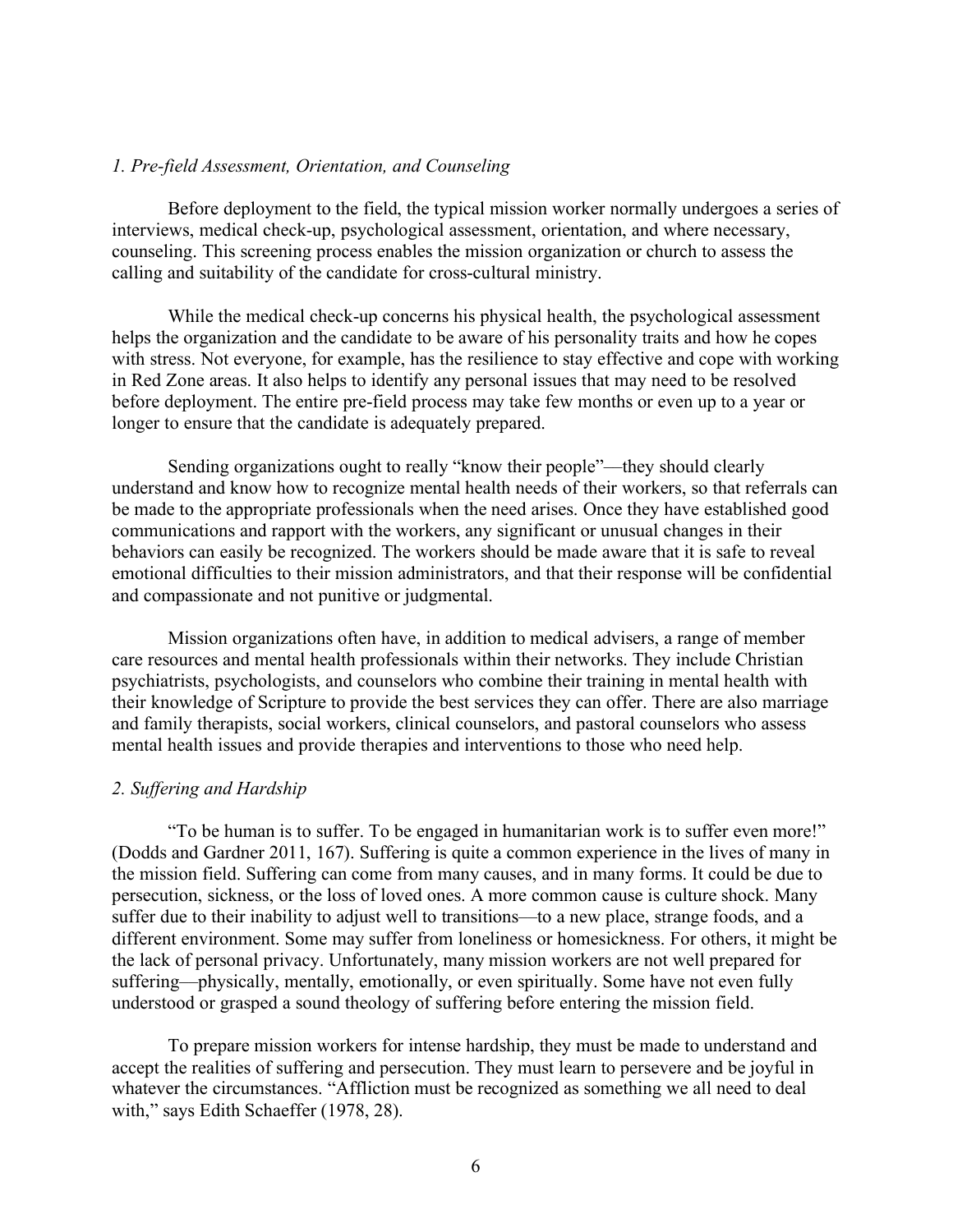Mission agencies can follow the example of Jesus. He prepared the disciples for mission, and made sure they knew that the cost is high. According to Antonia van der Meer, "Jesus taught the disciples through his attitudes towards suffering, not seeking his own comfort, being willing to pay the price for the fulfilment of his mission, seeking in all things to please God and to bless and restore fallen human beings. Jesus also taught them through his sermons, parables, and answers to their questions" (2012, 99).

As part of his preparation to deal with hardships, it is advisable for the mission worker to "build and maintain relationships which serve as resources" (Dodds and Gardner 2011, 173). Relationships with the local church and community can be a source of friendship, protection, and support in times of hardship. Caregivers can also stay connected, provide encouragement and emotional support, and help restore the person who has undergone suffering.

Restoring mission workers after difficulties, hardship, and suffering is critical to their future wellbeing.18 Colleagues, friends and family can participate in this process in various practical ways. Special training in crisis management for the entire organization is very helpful especially in preparation to respond to unexpected incidents like war, terrorist attack, kidnapping, or hostage situation. Professional help like counselling or debriefing must also be provided when needed. Grief counselling may be required in the event of the loss of a loved one. Pastoral counseling and praying together will certainly help to provide a sense of comfort and peace during the difficult times.

## *3. Debriefing and Re-entry*

The dictionary definition of the word *debrief* is, "to interrogate someone on their return from a mission in order to assess the conduct or results of the mission" (Hotchkiss 2007, 131). Previously its usage was associated with the military. The term has come to be used more widely and literally means "talking through an experience after it has taken place" (Hawker 2002,  $458$ ).<sup>19</sup>

Two types of debriefing are helpful during re-entry when mission workers return from the field (O'Donnell 2002, 30). The first is *operational debriefing*, normally carried out by the sending agency and church. As the word suggests, the main focus of this debriefing is on workrelated experiences and issues of the worker.

The second is *emotional debriefing*, which is done more privately with an external person who is independent of the organization or church. The main focus of this is to explore the feelings and personal experiences of the worker, who can express himself freely during the debriefing process. This is also known as *personal debriefing* (Hawker 2002, 458).

 <sup>18</sup> More suggestions may be found in pages 178-182 of *Global Servants: Cross-cultural Humanitarian Heroes Vol. 2: 12 Factors in Effectiveness and Longevit*y, by Lois A. Dodds and Laura Mae Gardner, 2011.

<sup>19</sup> For an excellent guideline on debriefing, see *Guidelines for Crisis and Routine Debriefing* by Debbie Lovell Hawker, 2002.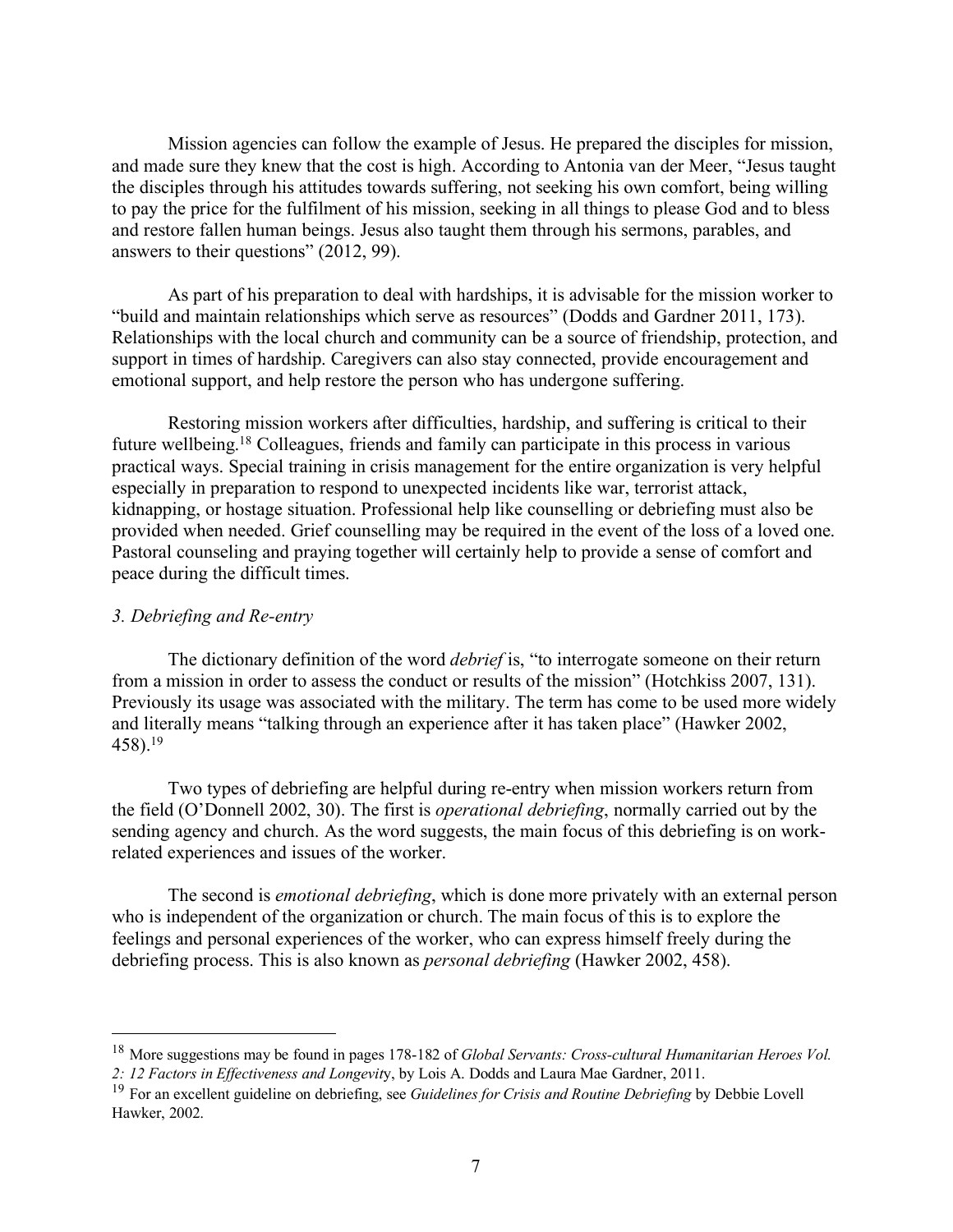A third type of debriefing is *critical incident debriefing*. This is a highly structured form of personal debriefing which usually takes place after a traumatic experience. The aim is to help with recovery and prevent post-traumatic stress reactions from developing.

The process of debriefing, particularly for those who experienced prolonged stress, trauma, and critical incidents, is crucial. This is important and relevant for both the mission/aid workers as well as those whom they serve, including families, children, refugees, and victims of abuse and persecution.

During re-entry when workers return home for furlough or retirement, pre-home assignment interviews and debriefing should always be arranged. There should be no compromise. Some workers may not feel they need the debriefing, or feel uncomfortable that there is a stigma associated with attending one. Thus, making it compulsory will give the worker the opportunity to "unpack their baggage" and bypass initial resistances (Chang 2013a, 16–17).

Re-entry is usually stressful, as a number of factors impact a returning mission worker.<sup>20</sup> They could be physical stresses like jetlag, professional stresses like finding a new job, stresses of deputations, and financial stresses. Fitting back into the local church is not easy after being away so long in the mission field.

Debriefing is a biblical idea, practiced by Paul and the Antioch church (Acts 14:27), Peter (Acts 11:4ff), Tychicus (from Paul, Ephesians 6:21) and Timothy (from Paul, I Thessalonians 3:1-6), among others. Even Jesus debriefed his disciples on various occasions. It is the confidential sharing of one's story, complete with experiences and feelings, with someone who is willing to listen and care without judgment or criticism. It is a verbal processing of past events and helps to bring closure.

Depending on the type of debriefing, the caregiver who does the debriefing could include a counselor, the head of the missions department of the sending church, a trusted friend/skilled friend, a pastor, or a personnel officer of the mission agency.21 Good listening skills are essentially required to conduct debriefing, since it is a session for the worker to do the talking.

#### *4. Stress, Critical Incidents, and Trauma*

Stress is our reaction to events and circumstances outside ourselves. In ordinary doses, stress is normal, necessary, creative. When prolonged and excessive, it is harmful––this is what incapacitates many missionaries (Hale 2012, 377). Over-stressed situations can result in physical, emotional, mental, or behavioural effects.<sup>22</sup> If not managed properly, it can lead to nervous breakdown, fatigue, depression, or burnout.<sup>23</sup>

Life in the mission field can be hazardous and some workers and local people alike may experience traumatic events such as robbery, assault, rape, suicide, or witness a friend's murder,

 <sup>20</sup> See *The Re-entry Team* by Neal Pirolo, 2000, and *Burn-Up or Splash Down* by Marion Knell, 2006.

<sup>21</sup> O'Donnell (2002), page 31.

<sup>22</sup> For a checklist of over-stressed symptoms, see page 43 in *Honorably Wounded*, by Marjory Foyle, 2001.

<sup>23</sup> See the chapter on Stress in *On Being A Missionary*, by Thomas Hale, 2012.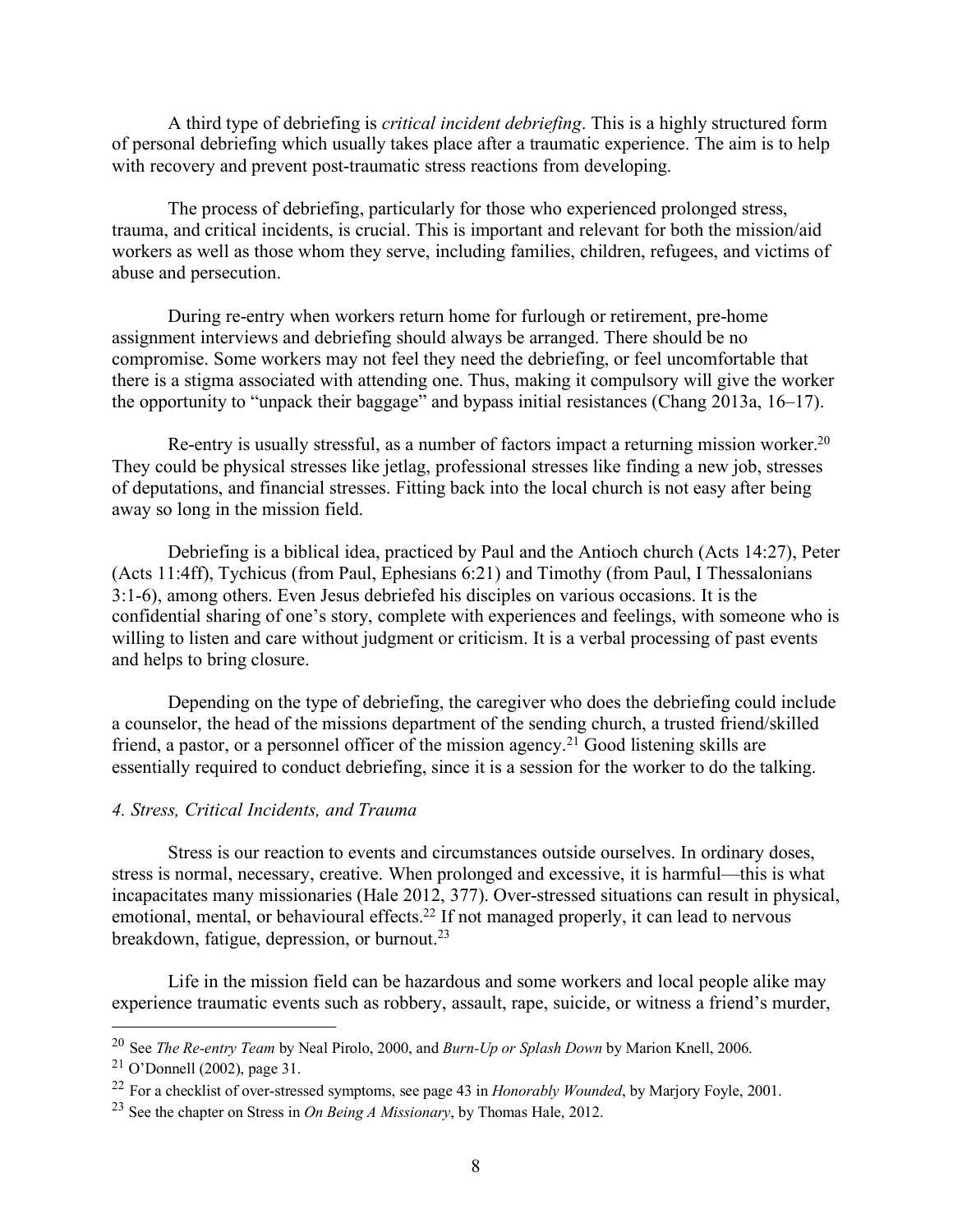and natural disasters such as earthquakes and tsunamis. Others may encounter evacuations, guerrilla warfare, terrorist attacks, threats, religious persecution, loss of a child, and sexual abuse. The list is by no means exhaustive.

While some victims of trauma may have received compassionate responses and appropriate intervention, many have had little or no attention. They may even be functioning at high levels of stress for months or years before the symptoms of unresolved trauma begin to show in a way that can no longer be ignored.

To thrive in the mission field, therefore, mission/aid workers ought to first let go of those burdens that weigh them down. Otherwise, excessive pressures or prolonged stress situations can potentially lead to the risk of developing post-traumatic stress disorders (PTSD) or other stressrelated illnesses and the unthinkable––attrition. Many of the more severe symptoms and disorders are preventable and treatable, but only if they are detected early on. Prevention is undoubtedly the best medicine. This is where critical incident debriefing is needed.

#### *5. Marriages in Mission*

Marriages of missionary couples are not perfect like any other marriages, but by and large there is a strong quality of dedication to each other, to the children, and to God's calling. According to Foyle, "Research has shown that the major problem of married missionaries is their relationship with each other, this probably made worse by seeing too much or too little of each other, and by role problems" (2001, 165). These problems are not unique to missionaries.

All kinds of problems can arise in marriages. Some could be due to expectations, clash of personality, or immaturity (Foyle 2001, 173). Some couples rush into marriage too quickly and rush out into the mission field almost immediately. This is a recipe for disaster, because there has not been sufficient time for them to know each other better. Once they are in the field, they have to cope with culture shock and other stresses from the demands of work. Usually newly married couples are advised to wait at least a year after marriage before going into the mission field. This gives them ample time to build and strengthen their relationship. The only exception is if they had both been serving some time already in the field and met out there.

Another cause of stress on the marriage is when one spouse travels away too frequently and for long periods of time. This can cause loneliness to the other spouse. The one who is always travelling will also be exposed to temptations like pornography and sex. In some organizations, mission executives are discouraged from travelling alone. They usually bring along the spouse or a colleague. This is not always possible, however, if they have children who need to be looked after. It is also costly for the organization.

Some couples come from different cultures or countries and met on the mission field, leading on to marriage. Cross-cultural marriages have their own set of challenges. They may not know or understand each other's background and families that well. "The cross-cultural couple marries, not just each other, but each other's family" (Fraser-Smith 1993, 23). Relating to inlaws and relatives, and keeping to cultural obligations of the spouse's family also require a lot of effort to meet expectations.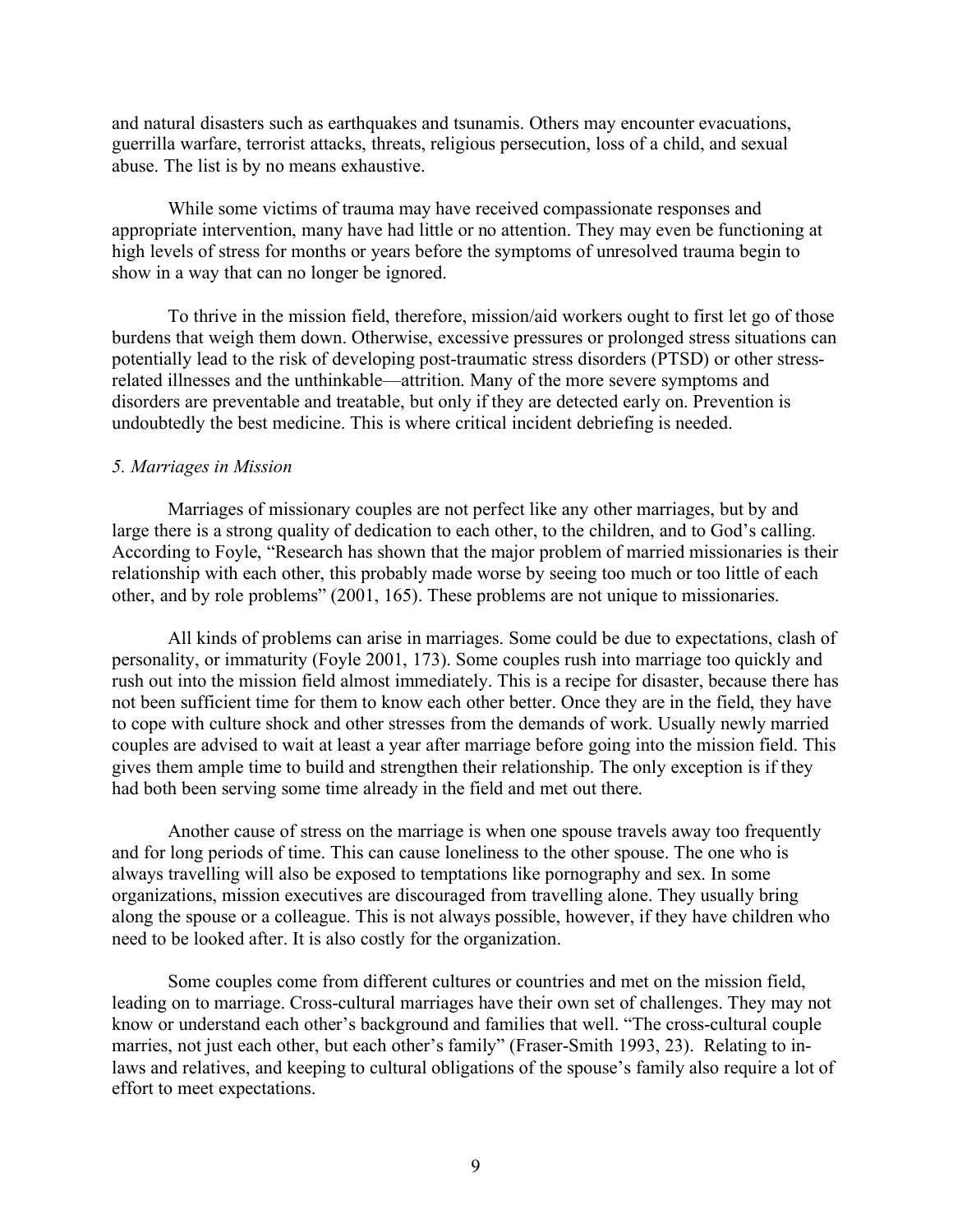When marital problems arise for the missionary couple, there is added pressure of trying to keep things under wraps and not affect their Christian witness in the field. If the problems get serious, it will be advisable to seek professional marriage counseling quickly.

# *6. MK and TCK Care*

A missionary kid or MK normally accompanies his or her parents to the mission field in a culture other than the parents' home culture. Every MK's experience is varied and unique. They may live abroad for as little as one year to as many as twenty years. Some attend international schools or boarding schools, while others attend local schools. Some MKs move between different countries and cultures, while some experience only one. These factors can influence the MKs' sense of personal and cultural identity to some degree.

MKs are part of a larger group called Third Culture Kids or TCKs, which includes other globally mobile kids, such as children of expatriate workers, diplomats and military personnel. According to Dave Pollock,

A TCK is a person who has spent a significant part of his or her developmental years outside the parents' culture. The TCK frequently builds relationships to all of the cultures while not having full ownership in any. Although elements from each culture may be assimilated into the TCK's life experience, the sense of belonging is in relationship to others of similar background. (2009, 19)

Just like any adult, TCKs also face many challenges in cross-cultural settings. One of them is the issue of transitions––moving from one place or situation to another, and having to make adjustments each time. Change is a normal part of life in any transition but with crosscultural transition, the adjustment stress is intensified (Knell 2001, 48). Saying goodbyes and losing friends are painful experiences, and unresolved situations and stress are usually carried over into new situations. It is possible for children to develop feelings of discomfort, rejection, resentment, grief, withdrawal, panic, fear, and even depression during the transition cycle.<sup>24</sup>

TCKs are also subject to the risk of crisis and trauma experiences. Some years back, some gunmen attacked a Christian boarding school in Pakistan, killing several people. The kids needed a debriefing as a group to process their traumatic experience and later, many of them moved to another boarding school in Thailand. Those who relocated together to the new school did not have to experience the difficulties of saying goodbye to their close friends.

Debriefing is useful even for TCKs, as it helps them to process their feelings and let go of the past. Sometimes, it is hard for the kids to verbalize but they can express by drawings or writing down their experiences (Hawker 2002, 469). It can also help the debriefer to detect any unusual behaviour or symptoms with the child that might require further professional help. Sadly, isolated incidences of disorders, child abuse, or substance abuse among TCKs do occur.

 <sup>24</sup> Dave Pollock developed a model called the *Transition Experience Model* which explains the different stages of the transition experience when a TCK moves from one culture to another. A table illustrating this model is reproduced in Marion Knell's *Families on the Move*, 2001.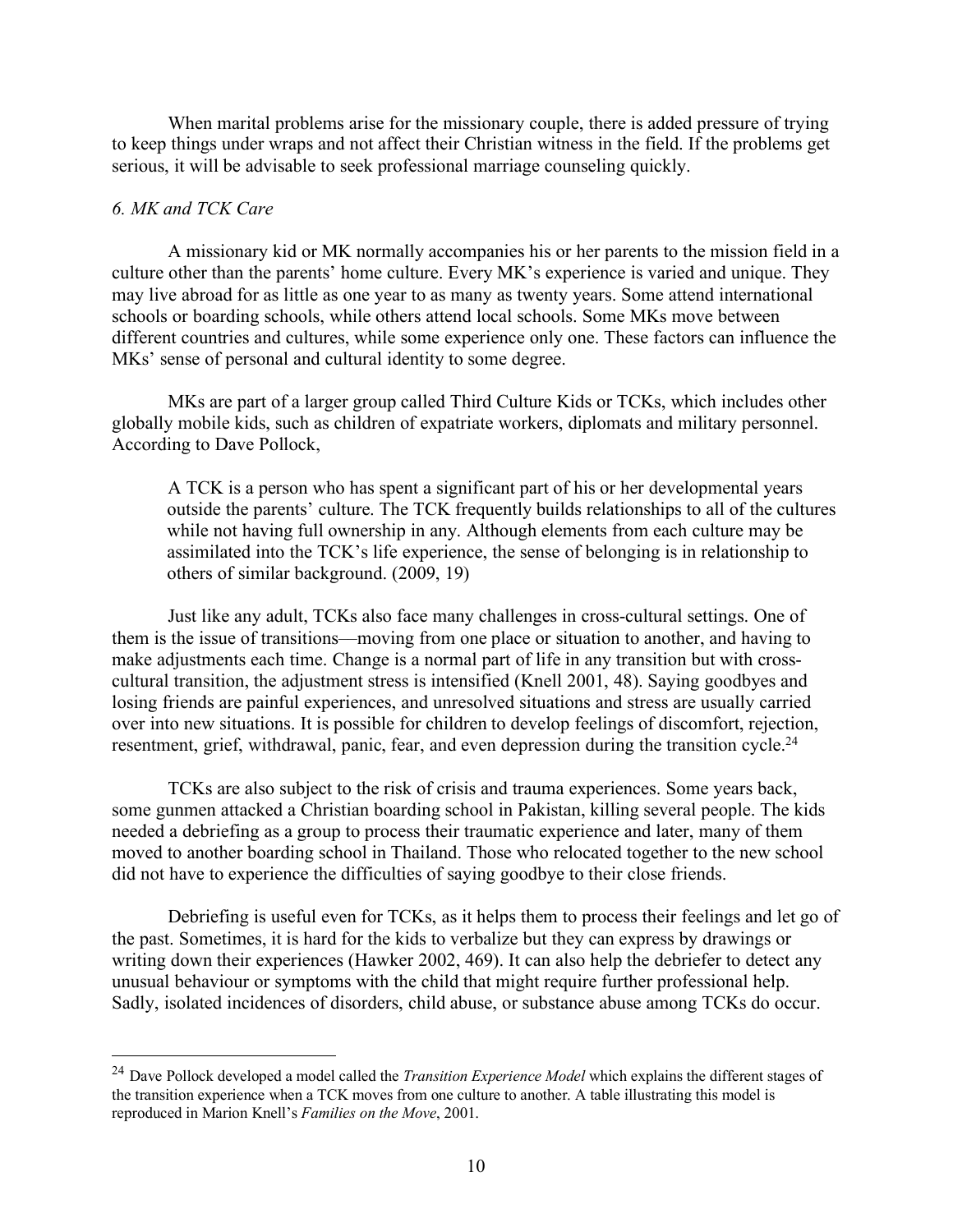Besides schooling and transitions, the primary concern of most missionary parents is naturally the spiritual wellbeing of their children (Chang 2013b, 139). Sometimes there exists a misconception among Christians that MKs, just like pastors' kids, should be super-spiritual, and inevitably, they face a lot of expectations. Such stereotyping of MKs can put unnecessary pressure on them and even their parents. If the parents are prominent or successful personalities, they may feel they have a certain reputation to live up to. Even without such expectations, the children may sometimes feel self-conscious about this.

TCK care should start from the time when the parents begin considering going overseas. Mission agencies and churches must also be involved. Schooling options will need to be explored. Careful planning and preparation will help the children experience an easier transition in the field. It is also important to get them involved early on. Reading the stories and experiences of other TCKs can be very helpful. In recent years, several books with stories by Asian TCKs have been published.25 These provide valuable insights that will help the parents, children, sending church, mission agency, and caregivers understand how to provide better care and counsel for the TCKs.26

There are plenty of opportunities for caregivers to serve TCKs in the area of debriefing, counselling, coaching, teaching, dorm-parenting, and organizing TCK camps. Many MK schools also have openings for full-time or part-time staff.

#### *7. Singles in Mission*

Tens of thousands of single people are serving short-term or long-term as Christian mission workers outside their home country (Hawker and Herbert 2013, 1). A high proportion of mission workers from Asia are singles, and mostly women. Some singles enjoy their single lifestyle or feel called to be celibate, and do not consider marriage. For some, it is a "cross to carry" or "thorn in the flesh" with the constant hope of marriage one day. Others may want to marry but have not met the right "match" yet. Some have experienced broken relationships. Some are separated, divorced, or widowed.

Evangelical Christians who are single, unlike their secular friends, are expected to refrain from sexual activity and pornography. This makes them different from many of their non-Christian friends. Mission workers who are single face even more challenges in the mission field. In many cultures, it is not normal or respectable to be single. Many get pressured by their families or society to get married. In most Asian societies, more pressure is put on single men because of the need to produce a male heir and carry on the family name (Chang 2013c, 34–35).

It is sometimes not easy to relate to co-workers who are married and have children. It can also be lonely at times, being far away from family and loved ones. Homesickness is quite common. For single women, menopause may be a difficult time, because they know that they have reached the age beyond any hope to bear any children (Foyle 2001, 141). Single women

 <sup>25</sup> See *Kids Without Borders* edited by Helen Loong and Polly Chan; *Growing Up Global* edited by Cindy Loong; *Rice, Noodles, Bread or Chapati?,* edited by Polly C. Ho.

<sup>26</sup> *Raising Resilient MKs: Resources for Caregivers, Parents, and Teachers*, edited by Joyce M. Bowers, 1998 is an excellent resource book on MKs.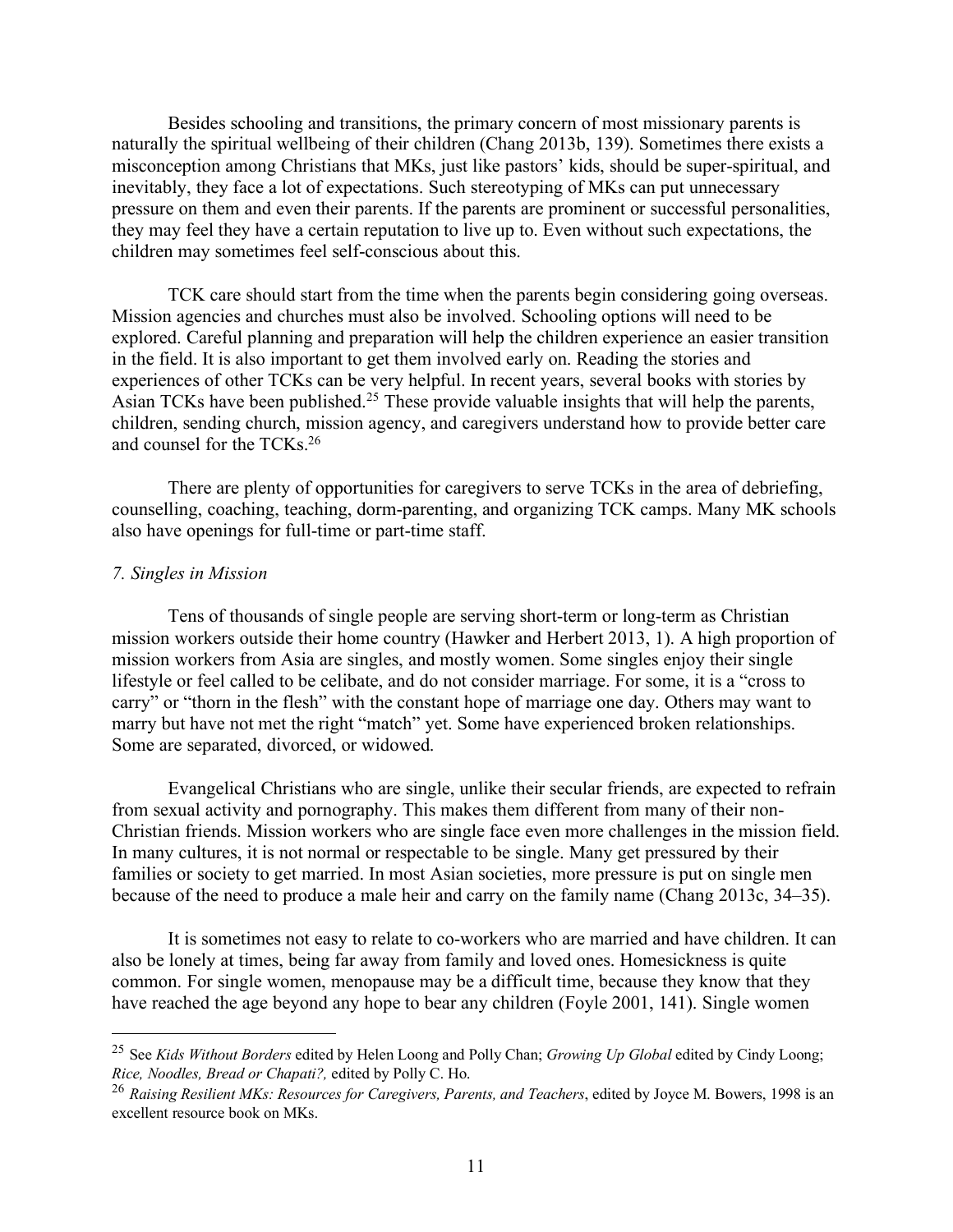also face harassment from the men in some societies, and there is no exception for foreign mission workers. Single male mission workers may also receive unwanted attention from single female colleagues in team situation (Chang 2013c, 43).

Accommodation can be a problem too. Due to tight mission budgets, single mission workers are usually expected to share a home or even a room with another colleague. This situation may not be the best because of the lack of privacy, and not everyone can get along that well. It is easy to feel tensions and result in conflicts. On the contrary, some housemates can get so close that they can "fall in love" with the other but confuse that feeling with same sex attraction (Hawker and Herbert 2013, 133). Handling sexuality is not easy, because sexual feelings do not automatically go away or decrease when single people answer God's call to fulltime service. Sexual urges can be a problem for some because it can cause guilt, anxiety, or fantasies (Foyle 2001, 154–157).

Sexual temptations are always a challenge to single mission workers. It could simply begin with feelings of stress, pornography, fantasies, masturbation, and ending up in sexual relationships.27 While it is usual to assume that the person would fall into a heterosexual relationship, some could even be tempted and fall into a homosexual or same sex relationship. When this happens and gets found out, the sending church or agency will ask, "How could this happen?" The best way to prevent this is obviously at the pre-field selection and assessment stage, where the candidate is screened properly.

Some agencies especially in the West do consider and accept homosexually-oriented celibates for mission service (Foyle 2001, 158). In certain liberal jurisdictions, employers cannot reject or terminate someone simply on the grounds of homosexual orientation. In Asia, the issue of homosexuality is quite a taboo subject in the church. Recently, some excellent theological papers and resources have become available that will help answer questions and clarify the Christian position on this issue. <sup>28</sup> These resources will be useful for pastors, counselors, and mission executives.

# *8. Conflicts*

In cross-cultural settings, the occurrence of cross-cultural conflicts is almost unavoidable. When two people come together, chances of conflict are high because both are fallen creatures and different from each another. "People are often the problem! Some people are conflict prone" (Anderson and Mylander 2002, 137). If they come from different cultures, it adds another dimension. Many conflicts arise simply due to simple miscommunication and misunderstanding of the local culture and language. Some conflicts are caused by differences in goals, values, and

 <sup>27</sup> See Chapter 8 on Stress and Singleness in *Honorably Wounded* by Marjory Foyle for a very open discussion.

<sup>28</sup> See the paper by Chia, Roland. 2004. Questions and Answers On Homosexuality. *Church and Society In Asia Today, 7, no. 1: 1–20*. http://www.ttc.edu.sg/csca/CS/2004Apr/FAQs%20on%20Homosexuality.pdf (accessed November 13, 2013). Also see chapters 19–26 in *Single Mission: Thriving as a Single Person in Cross-Cultural Ministry* by Hawker and Herbert, 2013. Another excellent resource is by Whitehead, Neil E., and Briar Whitehead. 2013. *My Genes Made Me Do It! Homosexuality and the Scientific Evidence.* 3rd ed. http://www.mygenes.co.nz/download.htm (accessed November 19, 2013)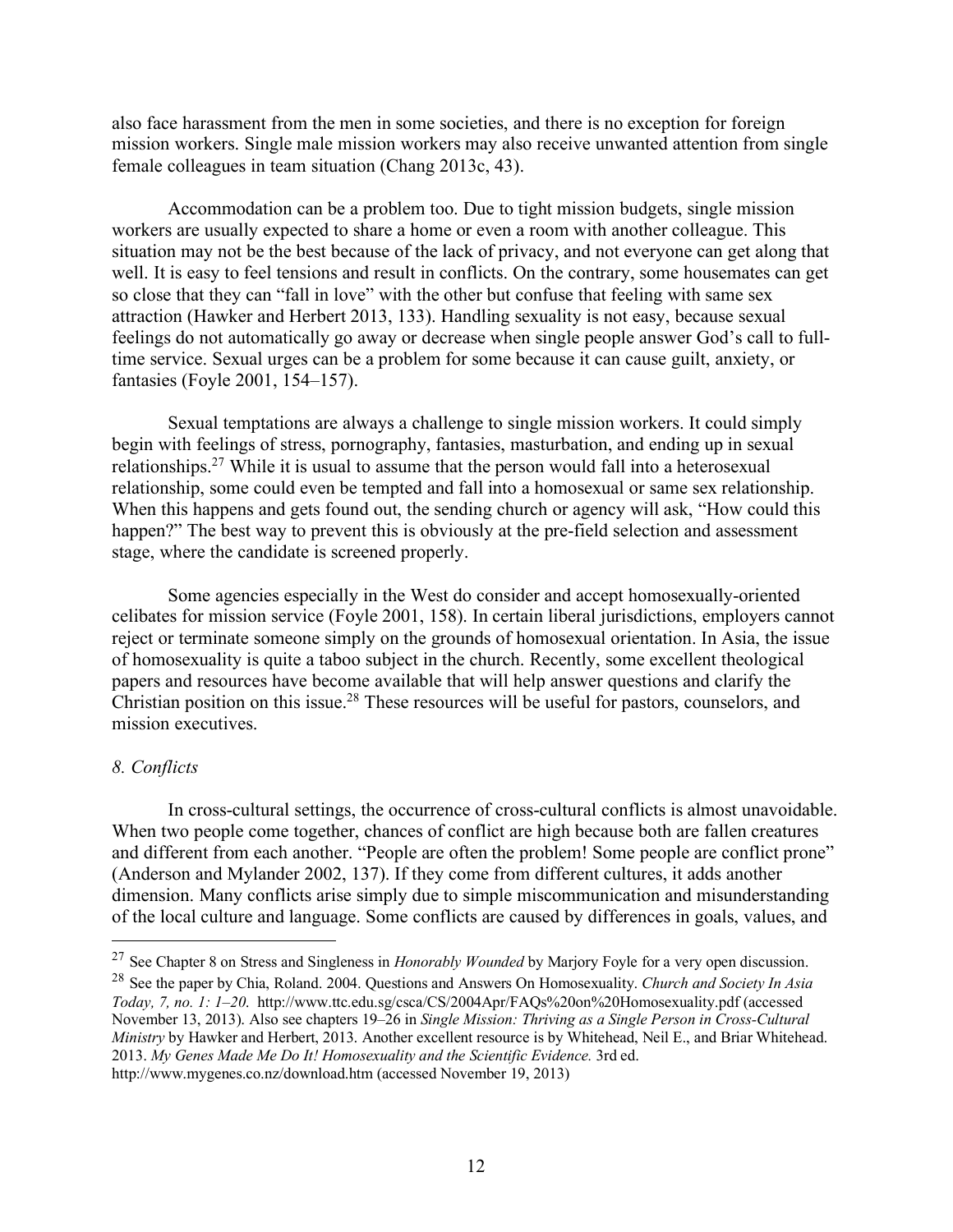ethics, or simply, poor interpersonal skills. Other conflicts in the mission field may arise within the family due to marital issues or between parents and child. Conflicts can strain relationships if they remain unresolved, thus affecting the effectiveness and ministry of the mission worker.

Some relationships, even in the absence of conflicts, can be quite stressful to the mission worker. Often, the mission worker can relate well with the local people because he has a personal calling to love and serve them. However, he may not relate so well with his co-workers or fellow missionaries in the field. Some relationships in the workplace can turn out to be quite difficult and often stressful. According to Dr. Les Parrott, these are "high-maintenance relationships" and it is useful to identify them so that practical steps can be taken to address such relationships  $(1996, 1-9)$ .

At times, a mission worker may have to work with someone who is a "control freak." He could be his superior or peer. Parrott identifies ten most common characteristics of control freaks––they are obnoxious, tenacious, invasive, obsessive, perfectionist, critical, irritable, demanding, rigid, and close-minded (2000, 22–36). Relationships with control freaks are often stressful and high-maintenance, sometimes resulting in conflicts. It may come as a surprise but some workers may not realise or admit that they themselves are control freaks and the cause of stress and conflicts with their colleagues.

A conflict need not necessarily be always destructive; it can also be constructive and "play its part in transforming us into the likeness of Christ" (Huggett 2003, 23). There is a Chinese proverb that says, "If you haven't fought with each other, you do not know each other" (Augsburger 1992, 42). Skilful handling of conflicts can turn it into something constructive, leading to transformation in attitudes, behaviours, and conflict situations. This can lead to positive mutual outcomes, reconciliation, and cooperation between the parties (42–72).

"The more quickly conflict can be resolved, the better" (Hale 2012, 238). Sadly, many interpersonal conflicts between mission workers never see a final resolution, or the resolution is delayed for months or years. This usually is due to one or both parties refusing to humble themselves and reach out to the other with a forgiving spirit (250-251).

A major problem in mission organizations that have more than one level of leadership is that members with a complaint against their immediate leader might "go over his head" and talk to the next level up. This is unhealthy as it may encourage backbiting and the avoidance of faceto-face resolution with the immediate leader (258). Culturally, Asians in general do not like confrontation, but rather, prefer to use the role of a mediator. The ReMAP II study suggests that in Malaysia, for example, there is a general lack of proper structures within mission agencies and churches for handling of complaints from mission workers and dealing with interpersonal conflicts (Chang 2004, 74). This is also true in many other countries.

This calls for mission agencies and sending churches to have in place the proper procedures and framework for handling complaints and resolving conflicts. There should also be counselors and caregivers available with the appropriate experience and expertise to serve in this area.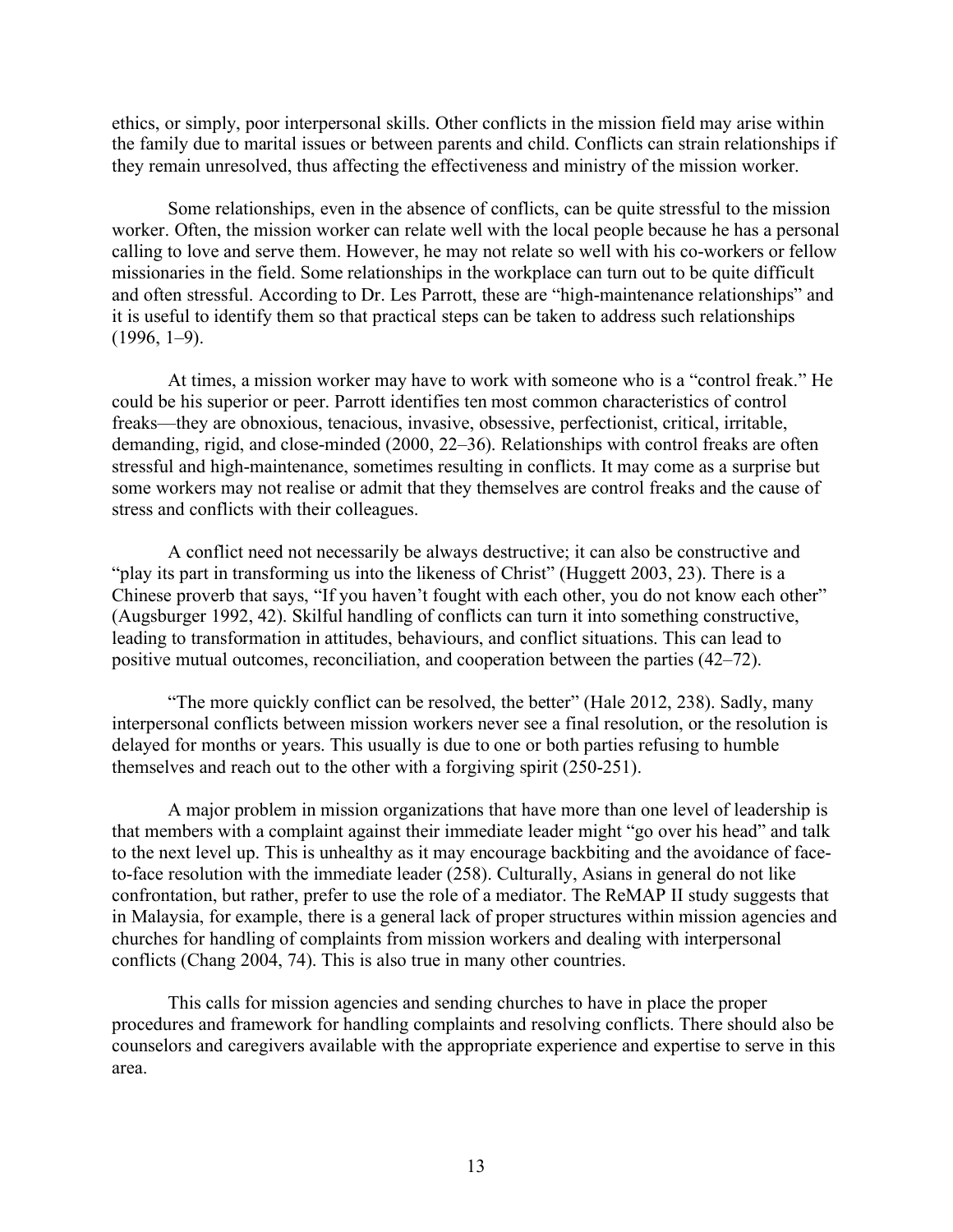# *E. Attrition is Not Always A Bad Thing*

Sometimes, attrition may not be a bad thing. Some individuals are just not suited or ready to be sent into the mission field. Somehow, few do slip through even with the proper screening or preparations. Some go with all their 'excess baggage' or unresolved issues from their past (Chang 2013a, 16–17). They could be high-maintenance people. They may be control freaks, so fixed in their ways, not teachable, and unwilling to change or adapt to others. They can potentially become a constant source of conflict within a multicultural team. It may be more beneficial for them to return from the field. If they stayed on, more problems may arise and thus, affect the ministry of other workers.

# *F. Human Resources for Care and Counsel*

During the early development stages of member care, many of the key practitioners were mental health professionals. The scenario has changed over the years, with more paraprofessionals and lay people being involved. Member care practitioners have become quite a diverse group today, and come from a variety of training backgrounds and organizations (O'Donnell 2013, 445). There are few reasons for this phenomenon.

First, the scope and need for member care services had expanded significantly as a result of the massive increase in the number of mission/aid workers globally. Mental health, however, is just one of the many components of member care. Notwithstanding that, there are still not enough professionals or trained specialists to meet the growing demand for member care services, particularly in the areas of mental health and counseling.

Second, the widespread use of paraprofessionals or lay counselors had gained momentum over the years (Tan and Toh 2011, 237). This is due to the shortage of professionally trained personnel to cater to a steadily increasing demand for mental health services, especially from the socioeconomically disadvantaged population (Tan 1991). Research evidence also supports the use of lay or paraprofessional counsellors as mental health providers because of their effectiveness (Tan and Toh 2011, 238). According to Vikram Patel of the Royal College of Psychiatrists, "the assessment of mental health need not be done by a specialist. It requires nothing more than compassion, good listening skills, and some basic knowledge" (2003, 20).

Third, lay counselling has become a significant part of Christian ministries today, especially in the context of the local church, but it also extends to other contexts like parachurch organizations and mission groups (Tan and Toh 2011, 238). Due to licensing laws in certain jurisdictions, however, it may be necessary to use terms like *lay helping*, *lay caring*, *lay helpers* and *lay caregivers*, rather than *lay counseling* and *lay counselors*. So far as member care services are concerned, those who are not licensed are usually known as *member caregivers* or *member care practitioners*.

This is an encouraging trend as the global church continues to supply more paraprofessionals and lay counselors to fill the existing needs and gaps. But not many have considered using their skills and professions in the area of missions, particular those from the Asian churches. The harvest is plentiful but the workers are few. The needs in the mission field are great but the counselors are few. Despite the abundance of opportunities to serve in Asia and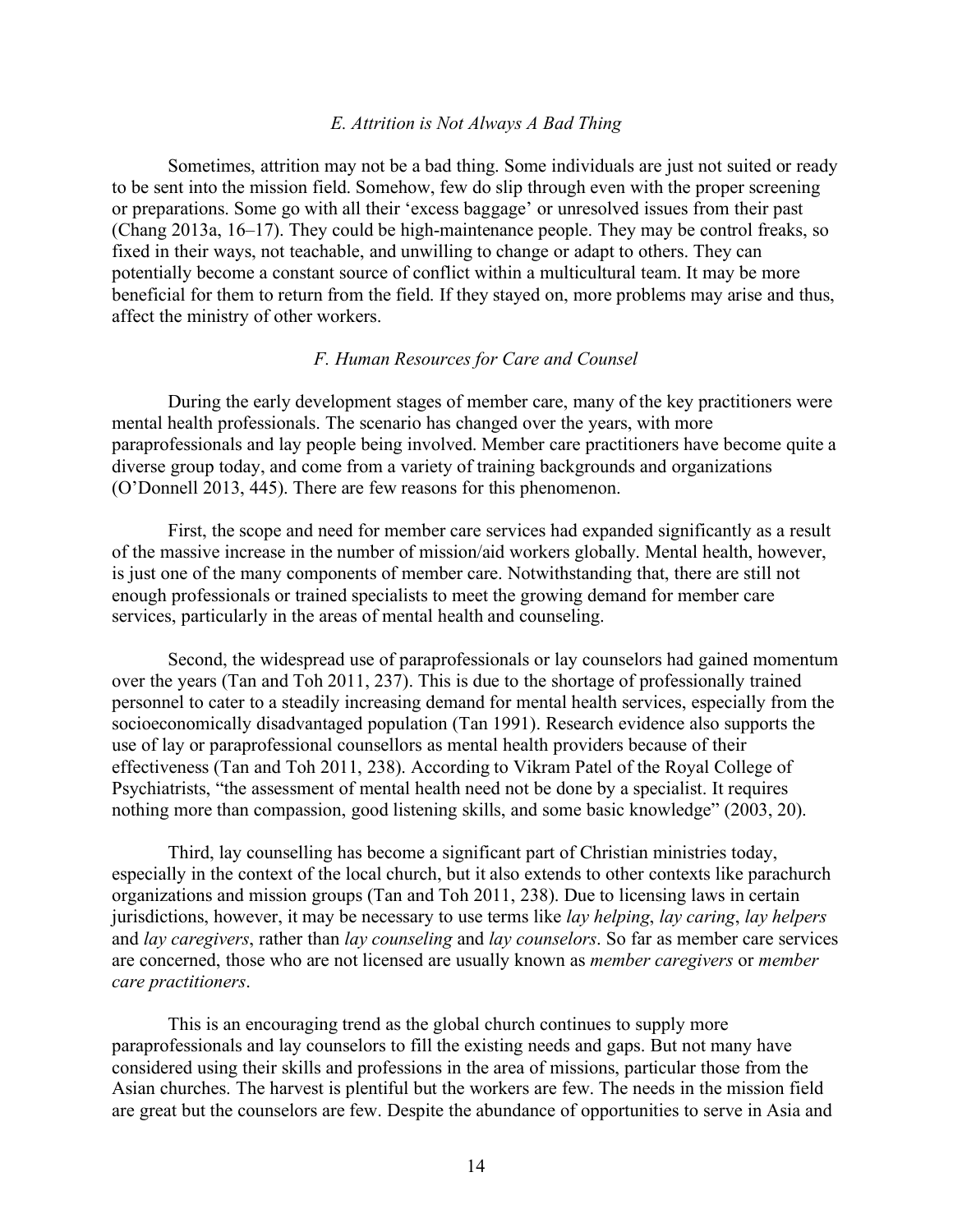the Middle East, it is observed that most of the mental health professionals and counselors serving in the mission field still tend to come from the West.

The Asian missions community is grateful to our Western colleagues for their continuing efforts and commitment to Asia. However, Asia cannot perpetually depend on the West for the supply of Christian workers. So far, some efforts are being made to address this issue. For example, some counselling and member care centres have already been set up in various parts of Asia by expatriate mental health professionals to serve the communities and train up the locals. After the knowledge transfer, the locals will hopefully be able set up new centres and multiply the efforts. But still more could be done.

## *G. The Missing Link*

Communications must surely be the key to matching the demand and supply. There needs to be better dissemination of the job opportunities from the missions community to the mental health/counseling community. Likewise the latter should also attempt to make contact with the member care community. For example, there are currently job openings in the field for the following positions: counselor, psychologist, addiction specialists, psychiatrist trainer, member care coordinator, member care director, just to name a few. These job openings are with various Christian organizations and centres located all over Asia and the Arab world. The mission agencies will have in their respective database a long list of these openings that are updated regularly. Some may even be listed on their public websites. Individuals who are seriously interested could make enquiries through the various local mission agencies or mission networks. This will definitely help to fill up the human resource gaps in the mission field.

# *H. Conclusion*

The need for Christian mental health workers to provide care and counsel services in Asia is enormous. It presents many opportunities to minister wherever there is opposition, pressure, and schism. It is legitimate, holistic, and welcomed everywhere. While efforts have been made to fill this human resource gap, the personnel have come mostly from the West. The major challenge to the Asian church, therefore, is to mobilize her own people to capture the vision and seize these opportunities––to serve in care and counsel as mission throughout Asia and the Middle East. But how can this be best achieved? Communications––between the mental health community and the missions community––is probably the key. This is the missing link. For too long the two have done things quite independently. It is definitely time for the two "circles" to get talking more with each other. Better late than never.

# **REFERENCES AND RESOURCES**

Anderson, Neil T., and Charles Mylander. 2002. *Blessed Are The Peacemakers.* Ventura, CA: Regal Books.

Augsburger, David W. 1992. *Conflict Mediation Across Cultures.* Louisville, KY: Westminster/John Knox Press.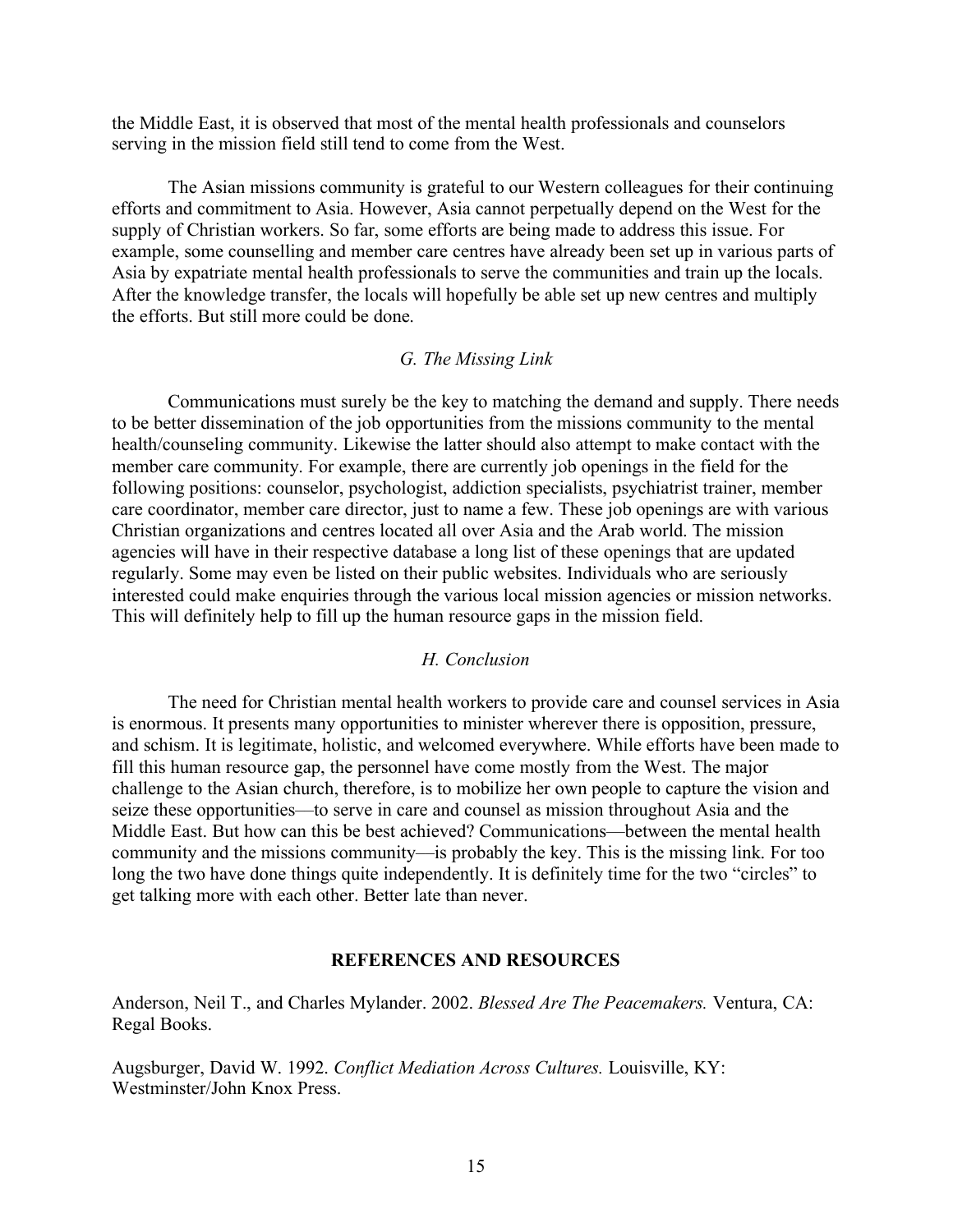Banks, Robert, and R. Paul Stevens, eds. 2011. *The Complete Book of Everyday Christianity*. Singapore: Graceworks.

Bowers, Joyce M., ed. 1998. *Raising Resilient MKs: Resources for Caregivers, Parents, and Teachers.* Colorado Springs, CO: Association of Christian Schools International.

Chang, Philip. 2004. National Reports: Malaysia. In *Connections, The Journal of the WEA Missions Commission, June: 3, no. 2:*71–75.

Chang, Philip. 2013a. Ready, Repack, Go! In *Asian Beacon*, 45, no. 3 (June–July):16–17.

Chang, Philip. 2013b. MK Care in Malaysia. In *Rice, Noodles, Bread or Chapati? The Untold Stories of Asian MKs.* 138–143. Singapore: Third Culture Kids Care Fellowship.

Chang, Philip. 2013c. Why Aren't You Married? Asian Single Men in Missions Share Their Insights. In *Single Mission: Thriving as a Single Person in Cross-cultural Ministry*. 35–46. Fresno, CA: Condeo Press.

Chia, Roland. 2004. Questions and Answers On Homosexuality. *Church and Society In Asia Today, 7, no. 1: 1–20*. http://www.ttc.edu.sg/csca/CS/2004Apr/FAQs%20on%20Homosexuality.pdf (accessed November 13, 2013)

Dodds, Lois A., and Laura Mae Gardner. 2011. *Global Servants: Cross-cultural Humanitarian Heroes Vol. 2: 12 Factors in Effectiveness and Longevity*. Liverpool, PA: Heartstreams Resources.

Foyle, Marjory F. 2001. *Honourably Wounded: Stress Among Christian Workers*. Rev. ed. Grand Rapids, MI: Monarch.

Fraser-Smith, Janet. 1993. *Love Across Latitudes: A Workbook on Cross-cultural Marriage*. Leicester, UK: AWM.

Global Member Care Network. 2014. *Member Care Definition*. http://globalmembercare.com/index.php?id=34 (accessed March 15, 2014)

Hale, Thomas, and Gene Daniels. 2012. *On Being A Missionary.* Rev. ed. Pasadena, CA: William Carey.

Hawker, Debbie Lovell. 2002. Guidelines for Crisis and Routine Debriefing. In *Doing Member Care Well: Perspectives and Practices From Around The World.* Pasadena, CA: William Carey.

Hawker, Debbie, and Tim Herbert, eds. 2013. *Single Mission: Thriving As A Single Person in Cross-Cultural Ministry*. Fresno, CA: Condeo Press.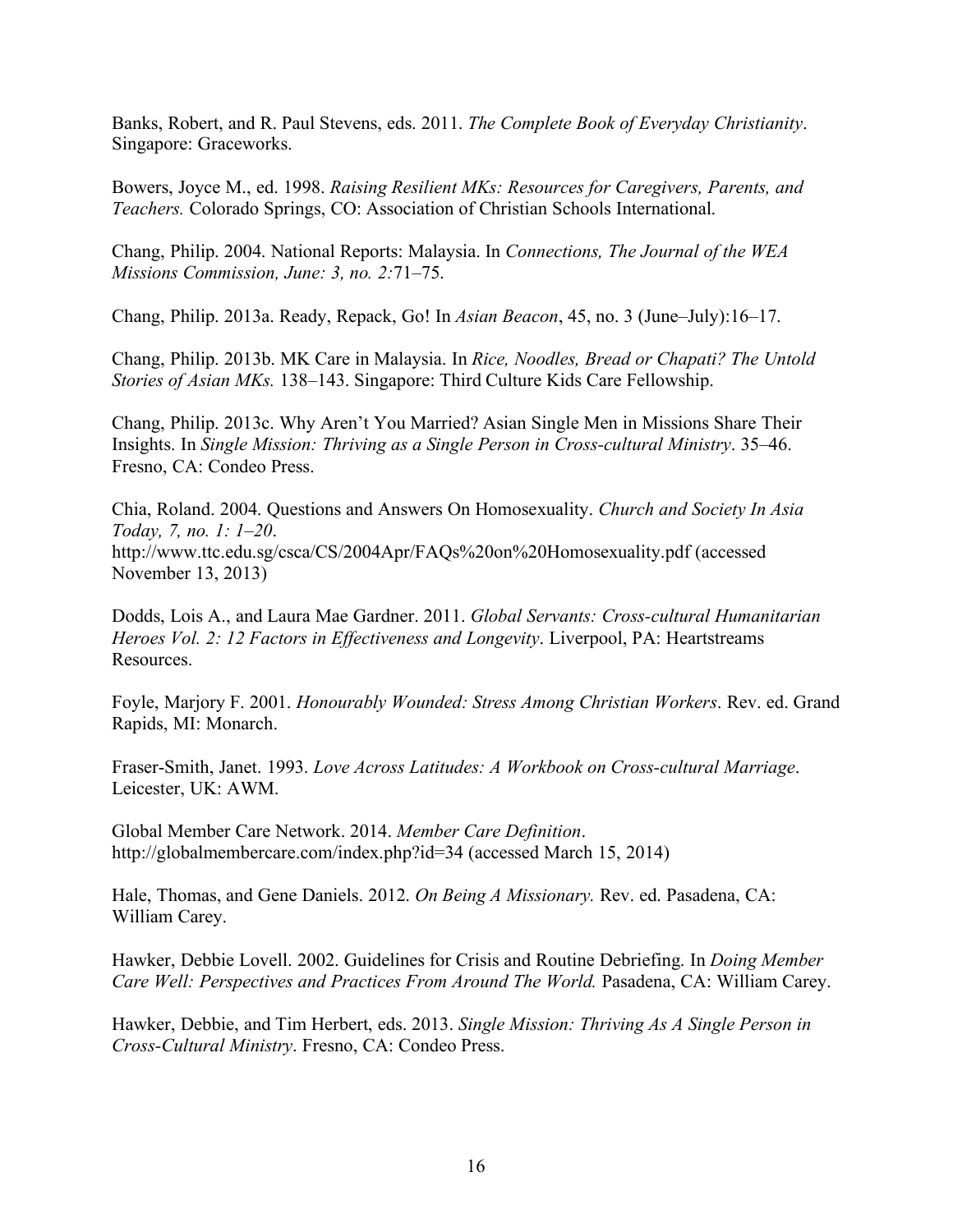Hay, Rob, Valerie Lim, Detlef Blöcher, Jaap Ketelaar, and Sarah Hay, eds. 2007. *Worth Keeping: Global Perspectives on Good Practice in Missionary Retention.* Pasadena, CA: William Carey.

Ho, Polly C., ed. 2013. *Rice, Noodles, Bread or Chapati? The Untold Stories of Asian MKs.* Singapore: Third Culture Kids Care Fellowship.

Hotchkiss, Lee. 2007. *Handling Stress Effectively*. Secunderabad, India: OM Authentic Books.

Huggett, Joyce. 2003. *Conflict – Constructive or Destructive?* Suffolk, UK: Kevin Mayhew Ltd.

Knell, Marion. 2001. *Families On The Move: Growing Up Overseas–And Loving It!* London, UK: Monarch.

Knell, Marion. 2006. *Burn-Up Or Splash Down: Surviving the Culture Shock of Re-entry.* Tyrone, GA: Authentic.

Loong, Helen, and Polly Chan, eds. 2000. *Kids Without Borders: Journal of Chinese Missionary Kids.* Hong Kong: OMF/Hong Kong Association of Christian Missions.

Loong, Cindy, ed. 2008. *Growing Up Global: What a TCK's Life is Like*. Hong Kong: Shepherd International Church.

Lindquist, Brent. 2008. *Bringing Member Care Home: Member Health? Thoughts About Contextualizing Care.* Fresno, CA: Condeo Press.

Mandryk, Jason. 2010. *Operation World*. 7<sup>th</sup> ed. Colorado Springs, CO: Biblica Publishing.

Newell, Marvin J. 2006. *A Martyr's Grace.* Chicago, IL: Moody.

Nicholls, Bruce. 2010. *Is There Hope For Planet Earth? An Ethical Response to Climate Change.* Manila, Philippines: Asia Theological Association.

O' Donnell, Kelly, ed. 2002. *Doing Member Care Well: Perspectives and Practices From Around The World.* Pasadena, CA: William Carey.

O'Donnell, Kelly. 2011. *Global Member Care, Vol. 1: The Pearls and Perils of Good Practice*. Pasadena, CA: William Carey

Patel, Vikram. 2003. *Where There is No Psychiatrist: A Mental Health Care Manual*. London, UK: The Royal College of Psychiatrists.

Parrott, Les. 1996. *High Maintenance Relationships: How To Handle Impossible People.* Wheaton, IL: Tynedale.

Parrott, Les. 2000. *The Control Freak.* Wheaton, IL: Tynedale.